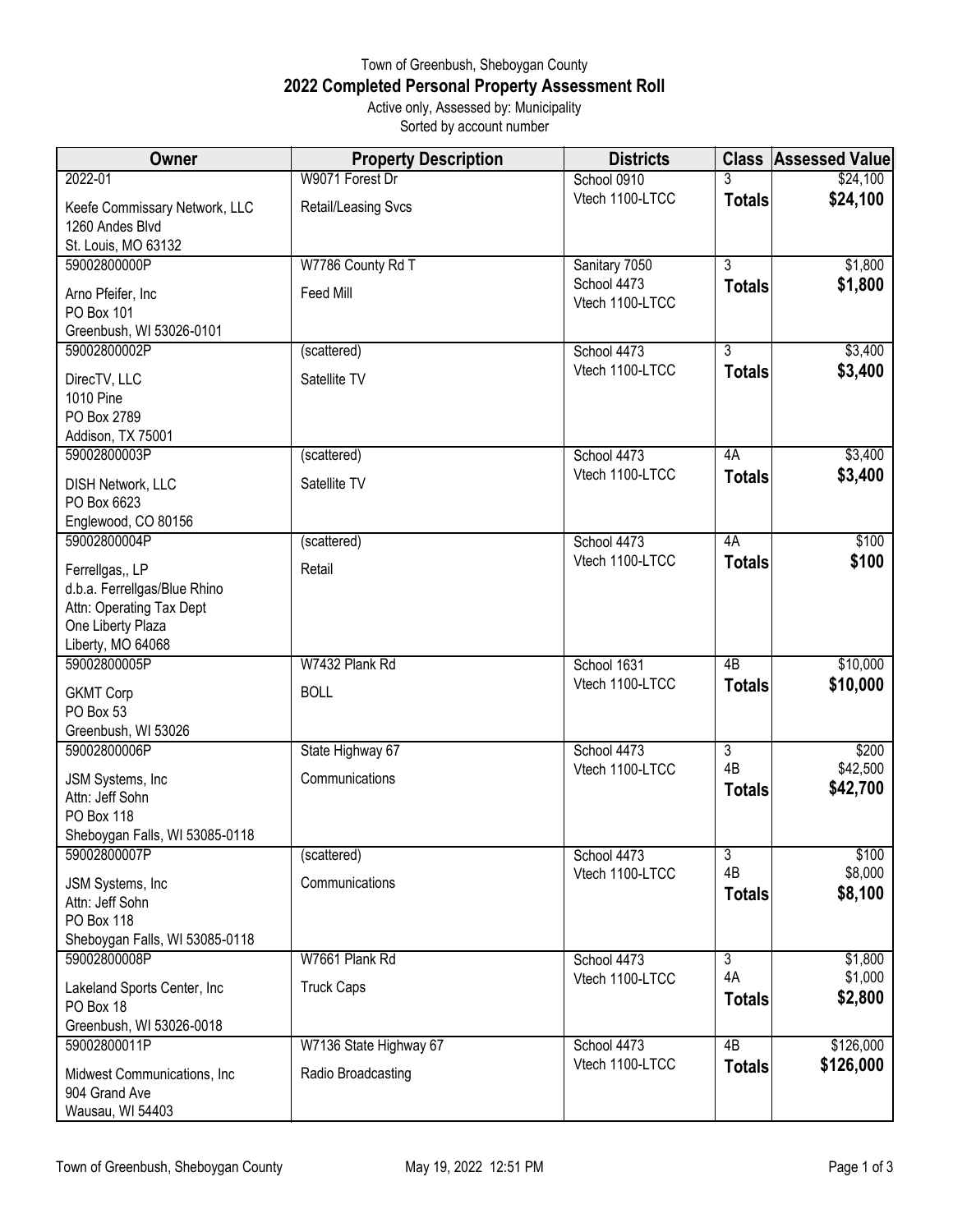| Owner                                                      | <b>Property Description</b> | <b>Districts</b>               | <b>Class</b>                    | <b>Assessed Value</b> |
|------------------------------------------------------------|-----------------------------|--------------------------------|---------------------------------|-----------------------|
| 59002800013P                                               | <b>Hickory Ln</b>           | School 1631                    | $\overline{AB}$                 | \$3,000               |
| Rortvedt, Steven                                           | <b>Boll/MFL</b>             | Vtech 1100-LTCC                | <b>Totals</b>                   | \$3,000               |
| Attn: Steven Rortvedt                                      |                             |                                |                                 |                       |
| W6632 Sandstone Ln<br>Plymouth, WI 53073                   |                             |                                |                                 |                       |
| 59002800020P                                               | State Highway 23            | School 1631                    | 4B                              | \$500                 |
| Kramer Family Trust 4-3-18                                 | <b>BOLL</b>                 | Vtech 1100-LTCC                | <b>Totals</b>                   | \$500                 |
| 456 W Main St Apt 306                                      |                             |                                |                                 |                       |
| Waukesha, WI 53186-4600<br>59002800021P                    |                             |                                |                                 |                       |
|                                                            | N5455 Division Rd           | School 1631<br>Vtech 1100-LTCC | 4B<br><b>Totals</b>             | \$5,000<br>\$5,000    |
| Tower Sites, Inc<br>17640 W National Ave                   | Tower                       |                                |                                 |                       |
| New Berlin, WI 53146-3727                                  |                             |                                |                                 |                       |
| 59002800023P                                               | W9054 Forest Dr             | School 4473                    | $\overline{3}$                  | \$200                 |
| Shea's Country Caprentry, Inc                              | Carpentry                   | Vtech 1100-LTCC                | 4A                              | \$100                 |
| Attn: Darin P Shea                                         |                             |                                | <b>Totals</b>                   | \$300                 |
| W9064 Forest Dr<br>Glenbeulah, WI 53023-3550               |                             |                                |                                 |                       |
| 59002800027P                                               | W8854 State Highway 23      | School 4473                    | $\overline{3}$                  | \$100                 |
| <b>Kraemer Farms</b>                                       | Agriculturer Salvage Yard   | Vtech 1100-LTCC                | <b>Totals</b>                   | \$100                 |
| Attn: Ron Kraemer                                          |                             |                                |                                 |                       |
| W8854 State Highway 23                                     |                             |                                |                                 |                       |
| Glenbeulah, WI 53023<br>59002800028P                       | W9182 County Rd T           | School 1631                    | 3                               | \$1,200               |
|                                                            |                             | Vtech 1100-LTCC                | 4A                              | \$300                 |
| Elder Realty Holdings, LLC<br>d.b.a. County T Storage, LLC | Storage                     |                                | <b>Totals</b>                   | \$1,500               |
| Attn: William Edler                                        | <b>DOOMAGE ASSESSMENT</b>   |                                |                                 |                       |
| W9182 County Rd T                                          |                             |                                |                                 |                       |
| Glenbeulah, WI 53023-1730<br>59002800030P                  | W7571 Plank Rd              | School 4473                    | $\overline{3}$                  | \$900                 |
| Jim Weinbauer Construction                                 | Construction                | Vtech 1100-LTCC                | 4A                              | \$900                 |
| Attn: Jim Weinbauer                                        |                             |                                | <b>Totals</b>                   | \$1,800               |
| W7571 Plank Rd                                             | <b>DOOMAGE ASSESSMENT</b>   |                                |                                 |                       |
| Glenbeulah, WI 53023<br>59002800031P                       | N6644 County Rd S           | School 1631                    | 4A                              | \$105,500             |
| SpectraSite Communications, Inc. WI                        | <b>Communications Tower</b> | Vtech 1100-LTCC                | <b>Totals</b>                   | \$105,500             |
| PO Box 723597                                              |                             |                                |                                 |                       |
| Atlanta, GA 31139                                          |                             |                                |                                 |                       |
| 59002800033P                                               | (scattered)                 | School 4473<br>Vtech 1100-LTCC | $\overline{3}$<br><b>Totals</b> | \$80,200<br>\$80,200  |
| Linde Gas & Euipment Inc                                   | Leasing                     |                                |                                 |                       |
| Attn: Tax Department<br>10 Riverview Dr                    |                             |                                |                                 |                       |
| Danbury, CT 06810                                          |                             |                                |                                 |                       |
| 59002800034P                                               | (scattered)                 | School 4473                    | 4A                              | \$67,100              |
| Advanced Disposal Services Solid Wast                      | Leasing                     | Vtech 1100-LTCC                | <b>Totals</b>                   | \$67,100              |
| Midwest LLC<br>Attn: Marvin F. Poer and Company            |                             |                                |                                 |                       |
| PO Box 802206                                              |                             |                                |                                 |                       |
| Dallas, TX 75380-2206                                      |                             |                                |                                 |                       |